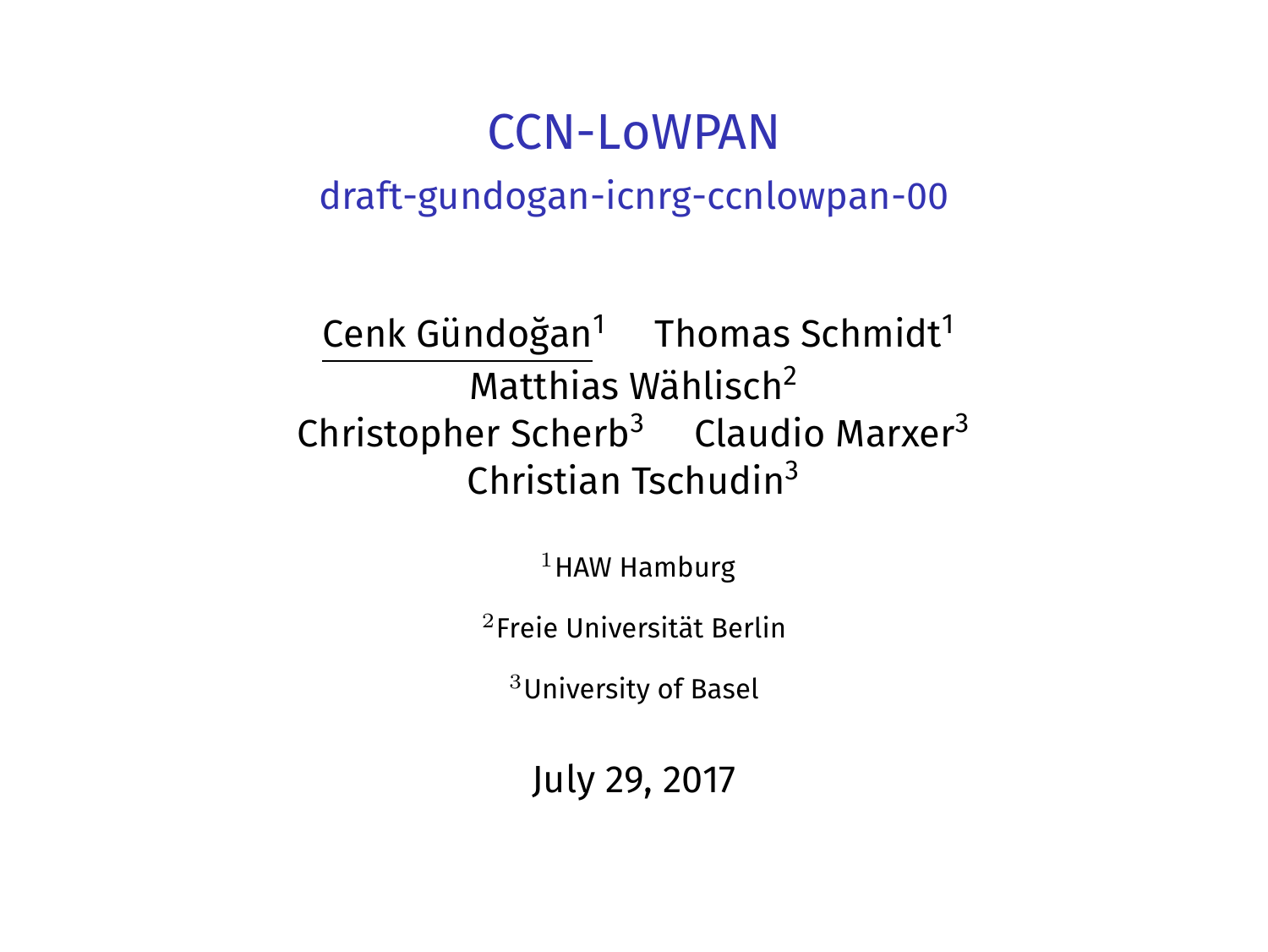# Agenda

Motivation

CCN-LoWPAN

Wrap Up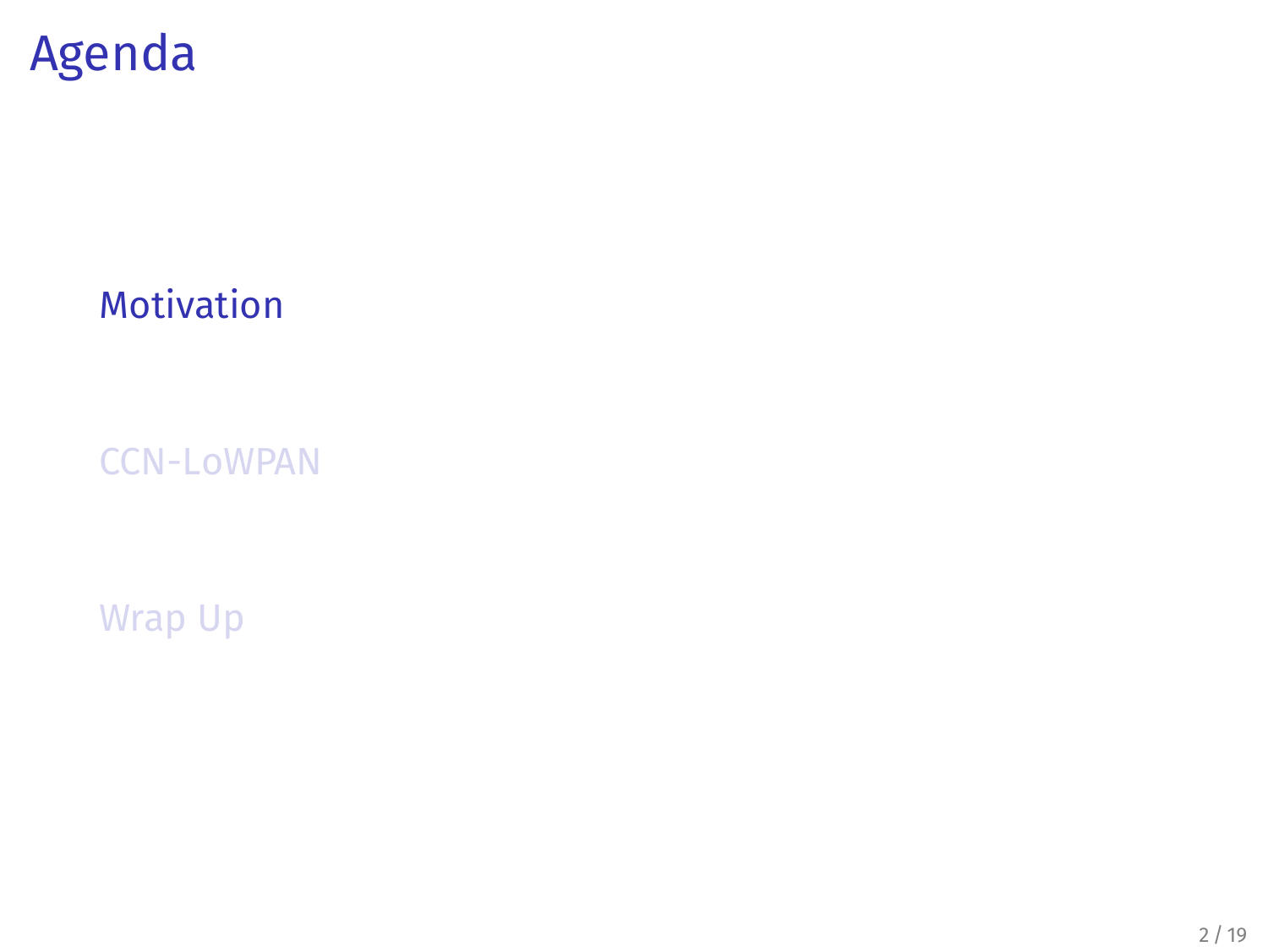### Scenario: Constrained Internet of Things



### **Objectives**

- ▶ Connect Things to Internet
- ▶ IEEE 802.15.4
	- ▶ 127 bytes MTU
	- $\blacktriangleright$  102 bytes max. frame size
	- ▶ AES-CCM-128 *⇒* 81 bytes
- ▶ 6LoWPAN / RoLL / CoRE / T2TRG
	- ▶ IPv6 adaptation (6LoWPAN)
	- ▶ 6LoWPAN compr. & frag.
	- ▶ IPv6 ND *⇒* 6LoWPAN ND
	- ▶ RPL
	- ▶ CoAP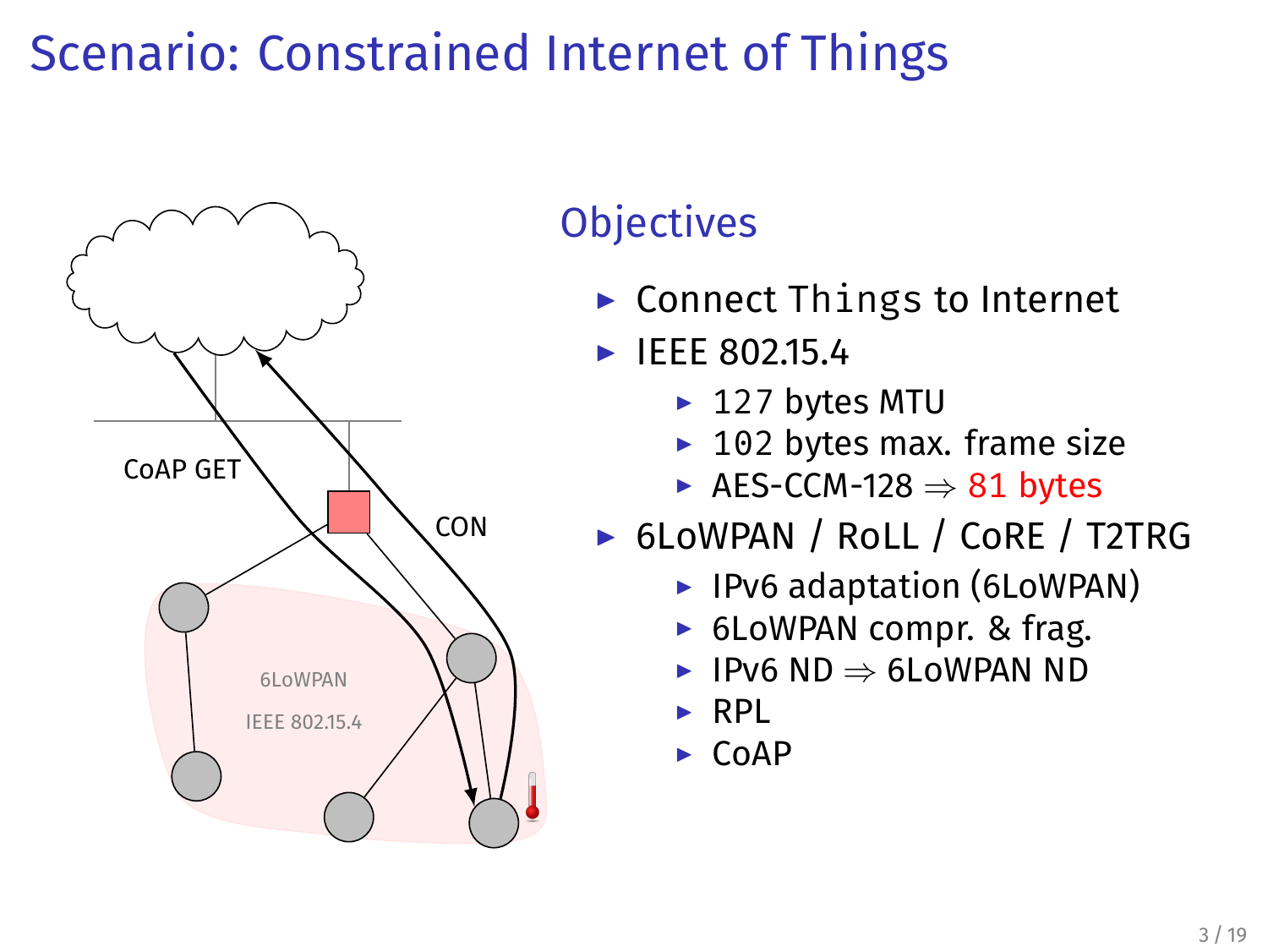## Scenario: Constrained CCN of Things



### **Objectives**

- ▶ Connect Things to CCN
- ▶ IEEE 802.15.4
	- ▶ 127 bytes MTU
	- $\blacktriangleright$  102 bytes max. frame size
	- ▶ AES-CCM-128 *⇒* 81 bytes
- ▶ Benefit from caching in LLN
	- ▶ Longer sleep cycles
	- $\blacktriangleright$  Retrans. with less hops
- $\triangleright$  CCN all the way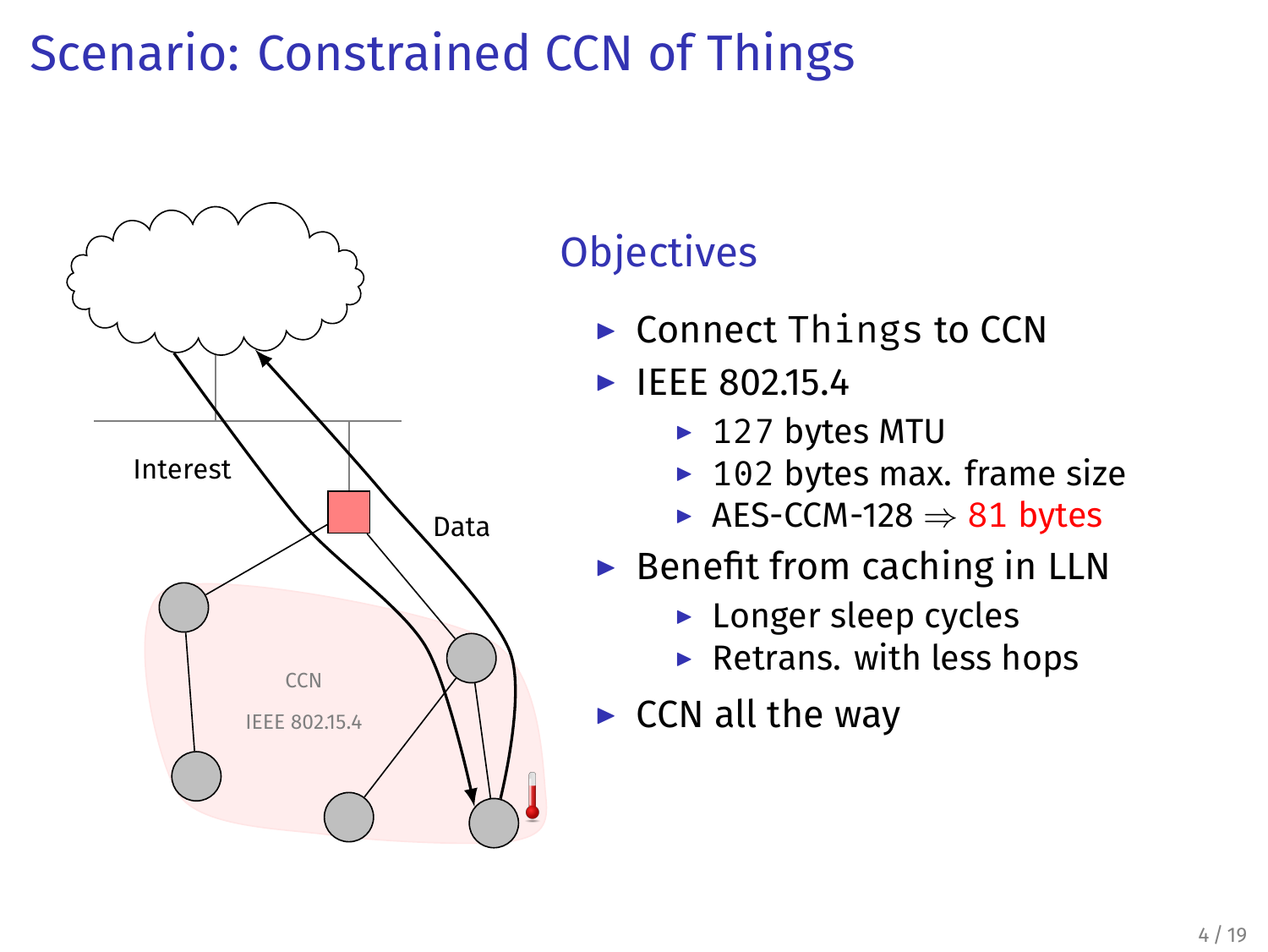### Problem: CCN on IEEE 802.15.4

### Problems

- ▶ No protocol identifier in IEEE 802.15.4 header
	- ▶ CCN–foo coexistence in wireless medium? foo *∈ {IPv*4*, IPv*6*,* 6*LoWPAN, · · · }*
- ▶ Small-sized MTU of 127 bytes (*≈* 81 bytes payload)
	- $\blacktriangleright$  Length of Names
	- ▶ Verbose packet headers (TLVs)
	- ▶ *≈* 40 bytes signature in Data packet
- $\blacktriangleright$  No link fragmentation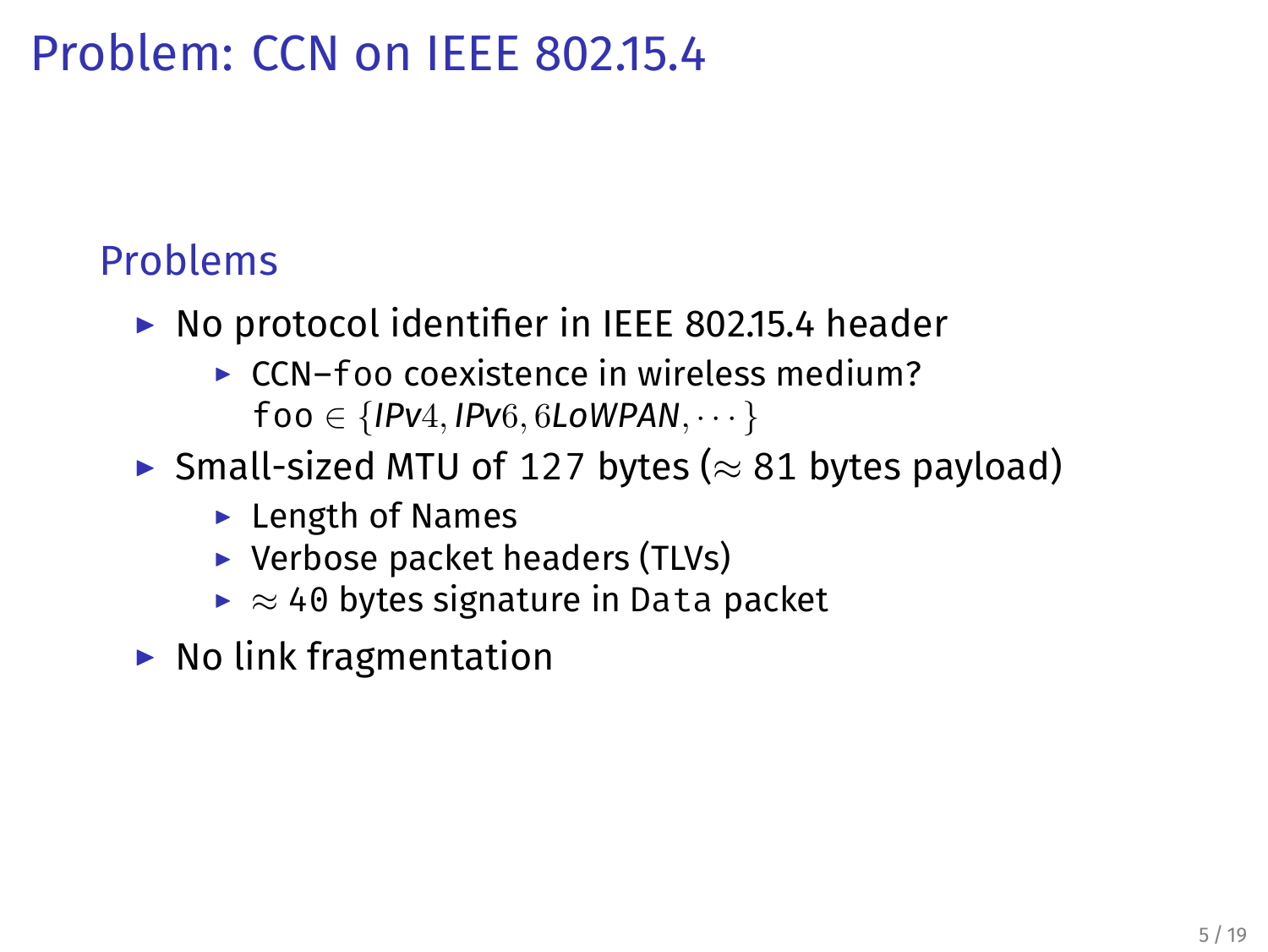# Agenda

Motivation

CCN-LoWPAN

Wrap Up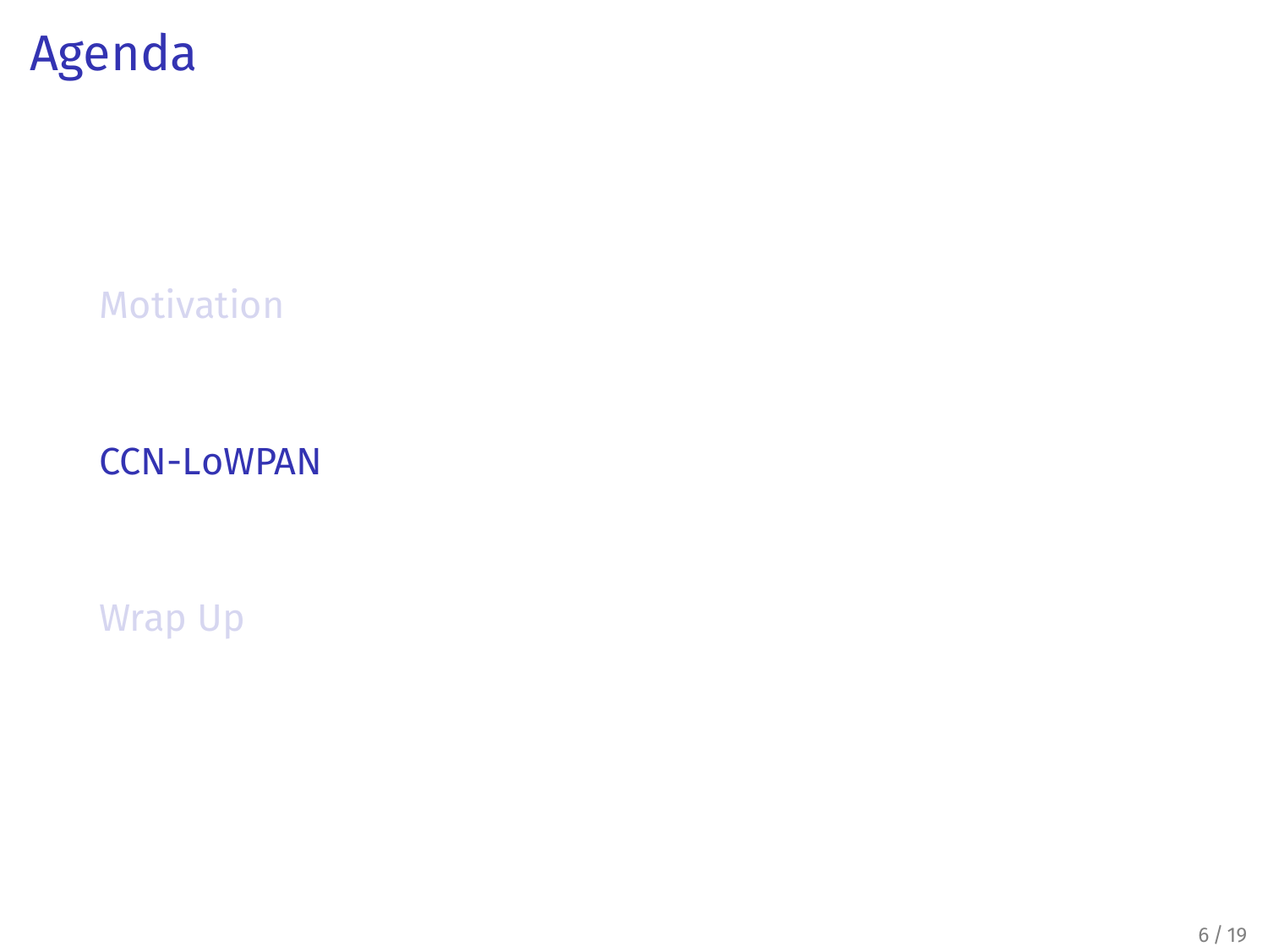### CCN-LoWPAN

1) Dispatch types for CCNx / NDN

2) Packet header compression

3) Link fragmentation (6LoWPAN)

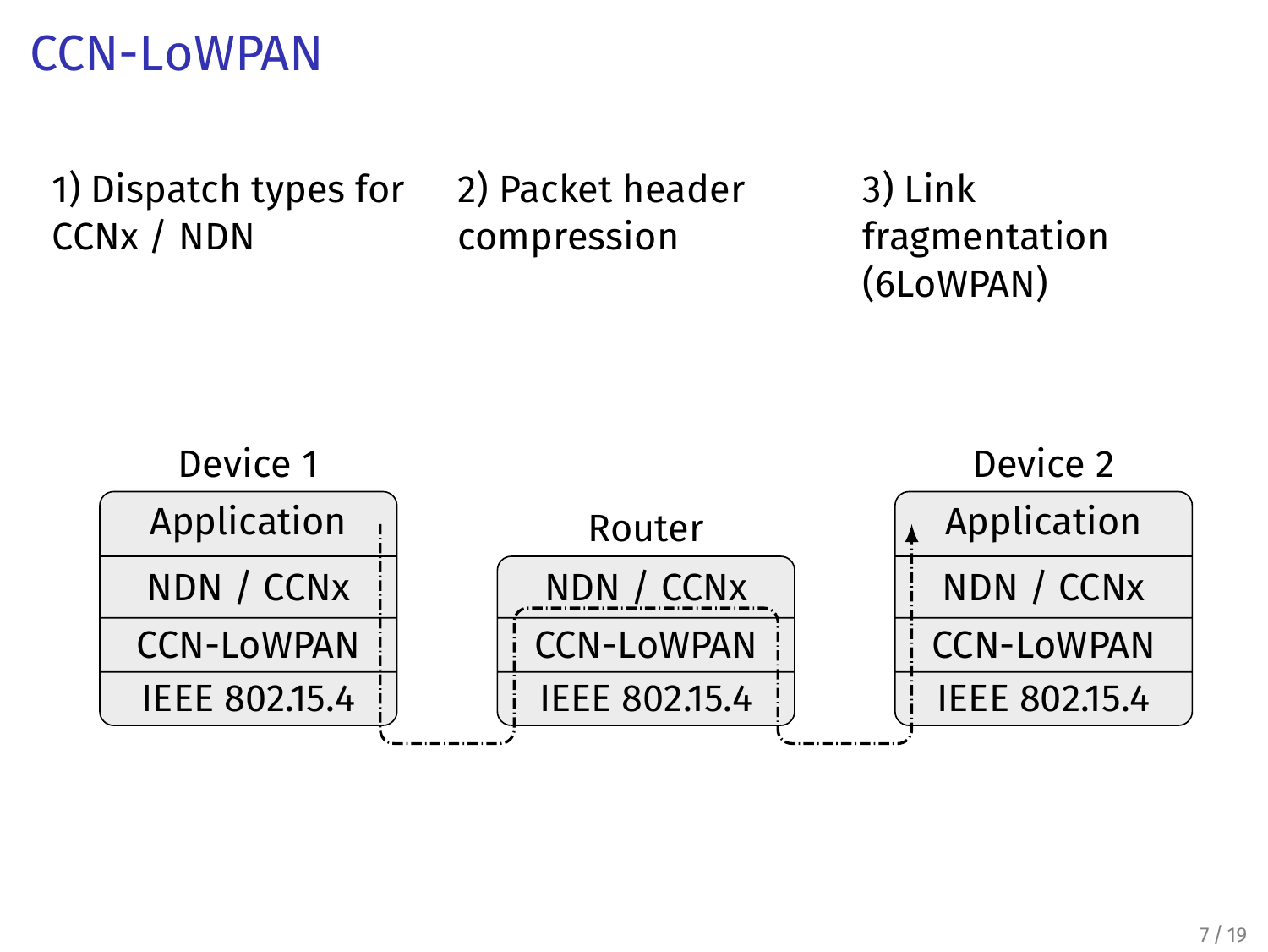# CCN-LoWPAN: 1) Dispatch Types (6LoWPAN)

LoWPAN Dispatch Format

|  | Disp. Type   Disp. specific header   Payload  / |  |
|--|-------------------------------------------------|--|
|--|-------------------------------------------------|--|

#### LoWPAN encapsulated IPv6

| IPv6 Disp. | <b>IPv6</b> header | Payload |
|------------|--------------------|---------|
|------------|--------------------|---------|

#### LoWPAN encapsulated IPv6 (compressed)

|  |  | $ 0 1 1 $ LOWPAN_IPHC Disp. | In-line. IPv6<br>header | Payload |
|--|--|-----------------------------|-------------------------|---------|
|--|--|-----------------------------|-------------------------|---------|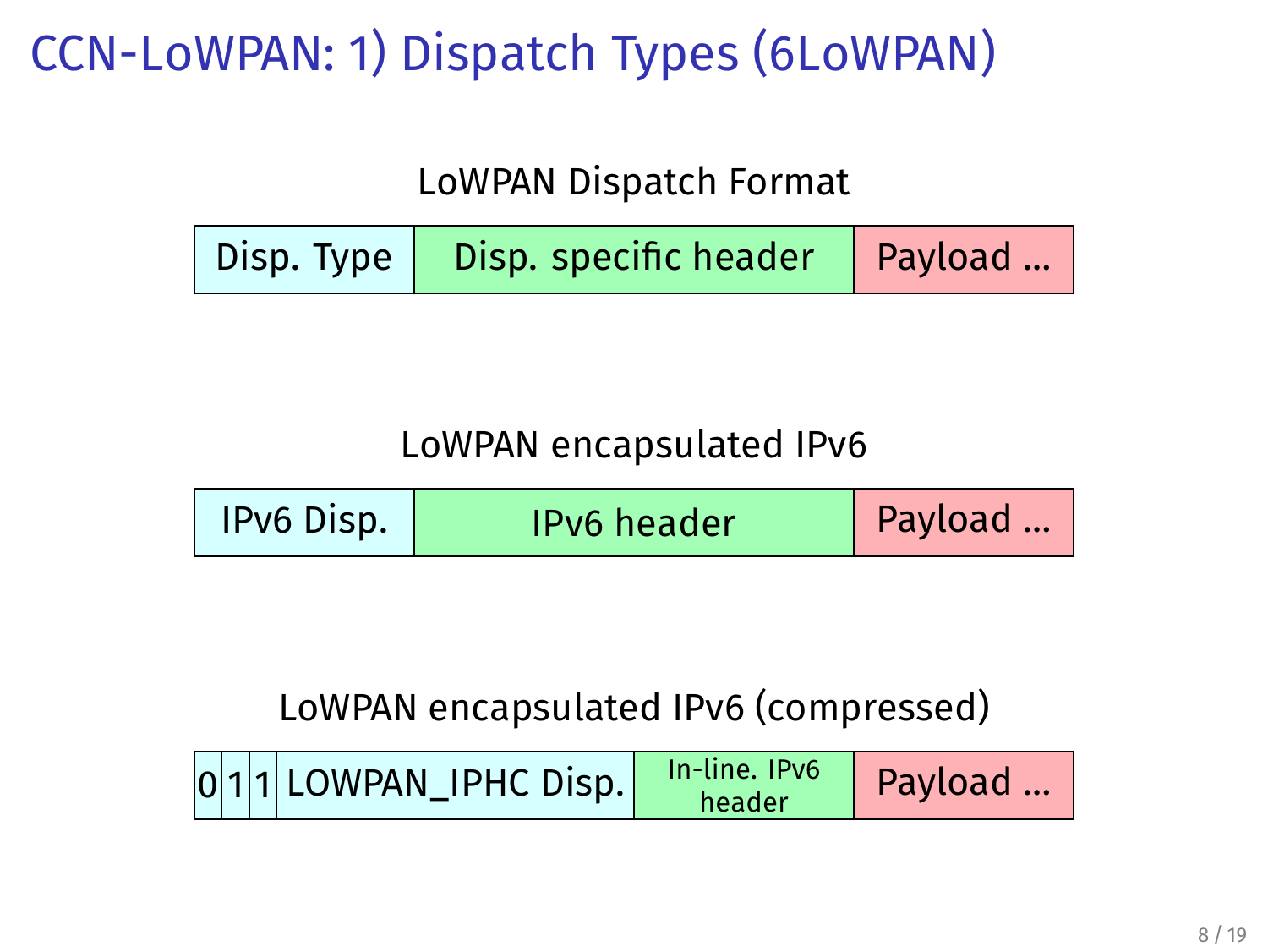# CCN-LoWPAN: 1) Existing Dispatch Types (RFC8025)

| <b>Bit Pattern</b> | <b>Header Type</b> | Page     |
|--------------------|--------------------|----------|
|                    | <b>NALP</b>        | 0        |
| 00 xxxxxx          | Unassigned         | $1 - 14$ |
|                    | Reserved           | 15       |
|                    | ESC                | 0        |
| 01 000000          | Unassigned         | $1 - 14$ |
|                    | Reserved           | 15       |
|                    |                    |          |
|                    | LOWPAN_IPHC        | $0 - 1$  |
| 01 1xxxxx          | Unassigned         | $2 - 14$ |
|                    | Reserved           | 15       |
|                    | $\cdots$           |          |
| <b>11 11xxxx</b>   | Page Switch        | $0 - 15$ |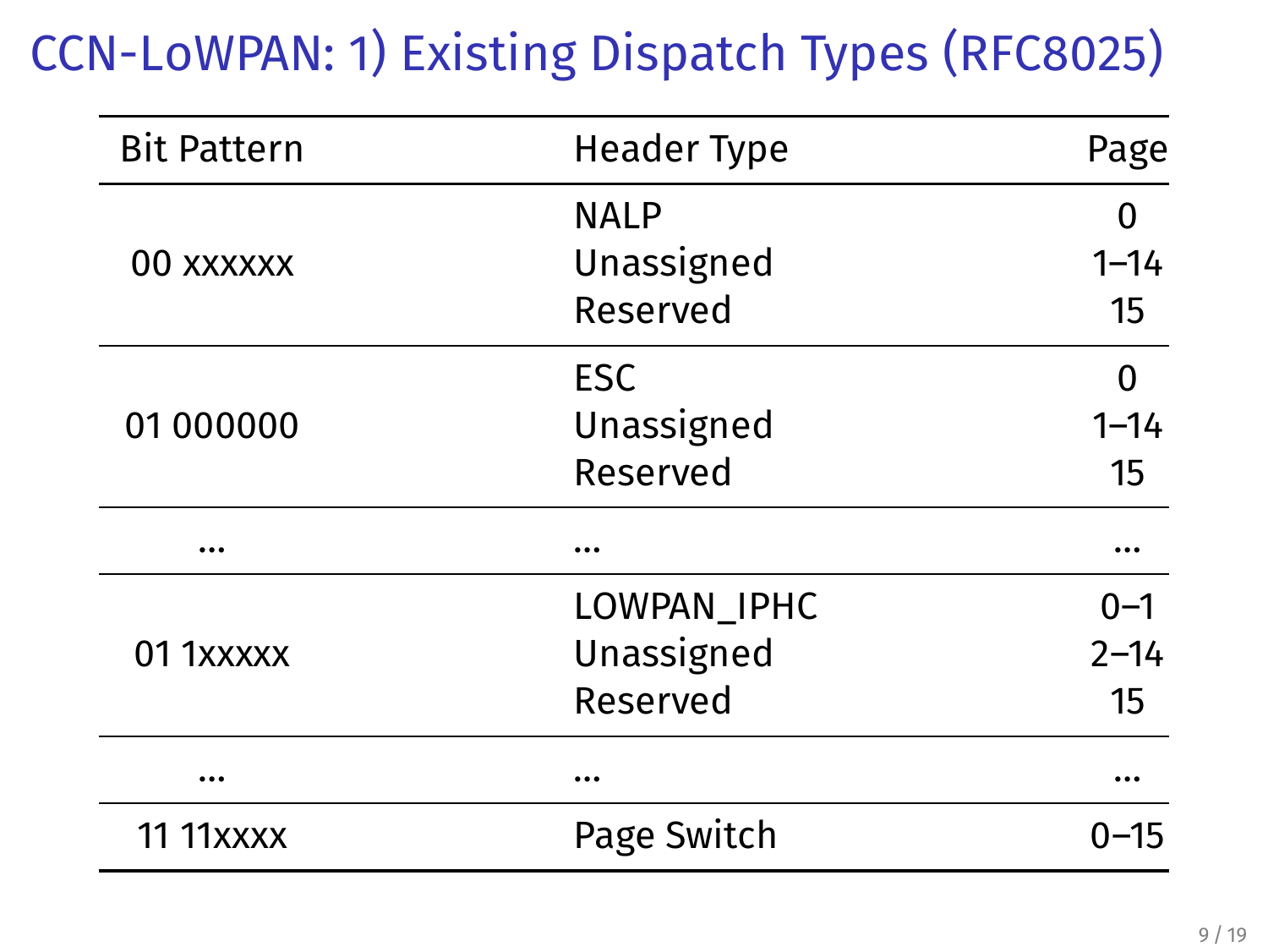# CCN-LoWPAN: 1) New Dispatch Types

J.

| <b>Bit Pattern</b> | <b>Header Type</b>                       | Page           |
|--------------------|------------------------------------------|----------------|
| 0000<br>0000       | Uncompr. CCNx Header (Interest)          | 2              |
| 0000<br>0001       | Uncompr. CCNx Header (Data)              | 2              |
| 0000<br>0010       | Uncompr. NDN Header (Interest)           | $\overline{2}$ |
| 0000<br>0011       | Uncompr. NDN Header (Data)               | 2              |
| 0001<br>0000       | <b>CCN-LOWPAN CCNx Header (Interest)</b> | $\overline{2}$ |
| 0001<br>0001       | <b>CCN-LoWPAN CCNx Header (Data)</b>     | $\overline{2}$ |
| 0001<br>0010       | <b>CCN-LoWPAN NDN Header (Interest)</b>  | $\mathcal{P}$  |
| 0001<br>0011       | <b>CCN-LoWPAN NDN Header (Data)</b>      | $\mathfrak{p}$ |
|                    |                                          |                |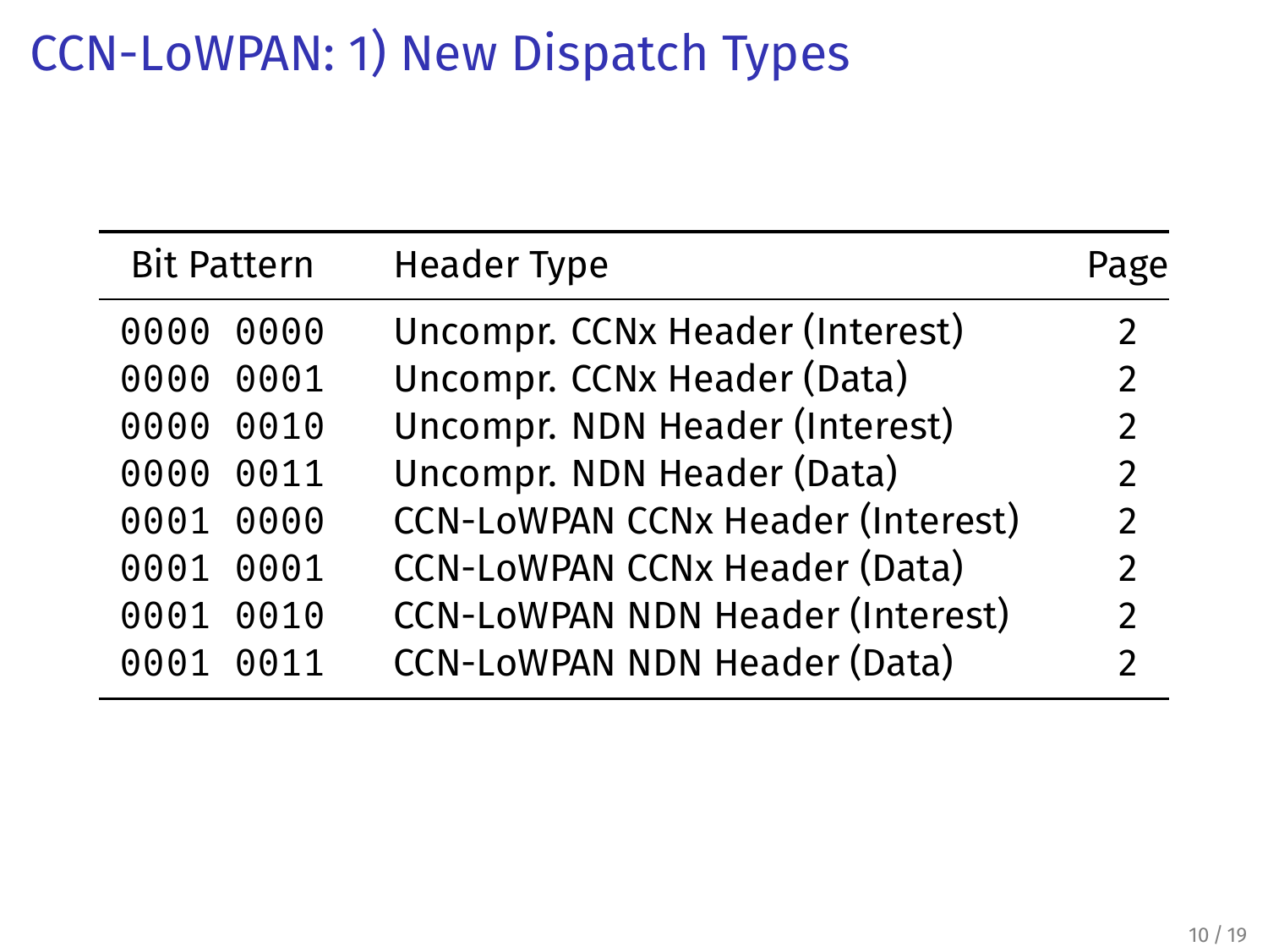### CCN-LoWPAN: 1) Dispatch Types Example

#### LoWPAN encapsulated CCN-LoWPAN (Page 2 Dispatch)

|         |  |  | CCN-LoWPAN   CCN-LoWPAN<br>1111 0010 NDN Int. disp. NDN Int. header |  |
|---------|--|--|---------------------------------------------------------------------|--|
| Payload |  |  |                                                                     |  |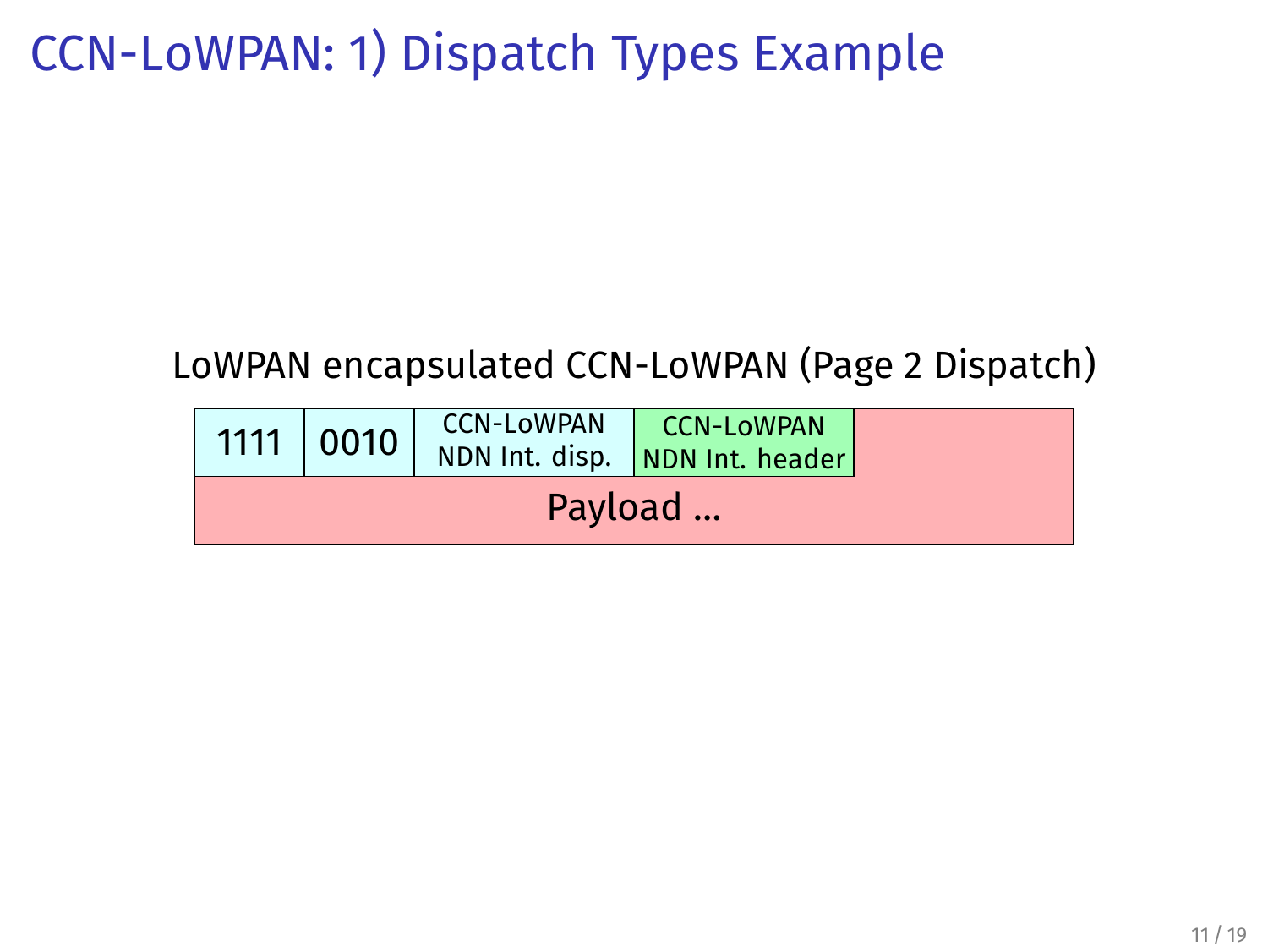CCN-LoWPAN: 2) Packet Header Verbosity

### CCNx / NDN

- ▶ Type–Length–Value (TLV) based
- ▶ Fixed order of TLVs
- ▶ Verbose, e.g. name components & boolean TLV

| TVP I FN<br><b>TVD</b><br>Val<br>I Г<br>. . | ΞNΙ<br>ᇄ |
|---------------------------------------------|----------|
|---------------------------------------------|----------|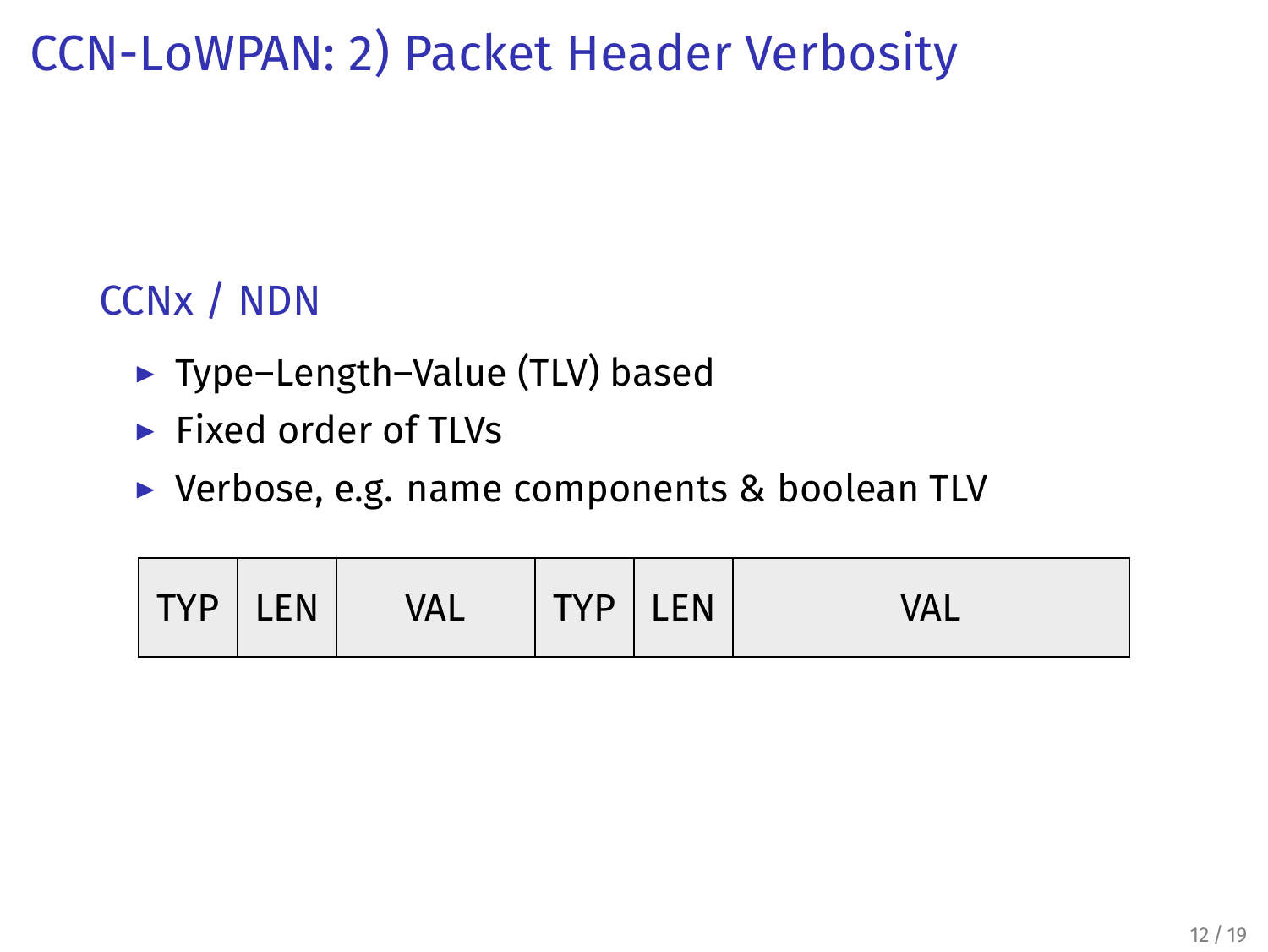CCN-LoWPAN: 2) Packet Header Compression

#### Compression Scheme

▶ Remove superfluous TYP, LEN and VAL

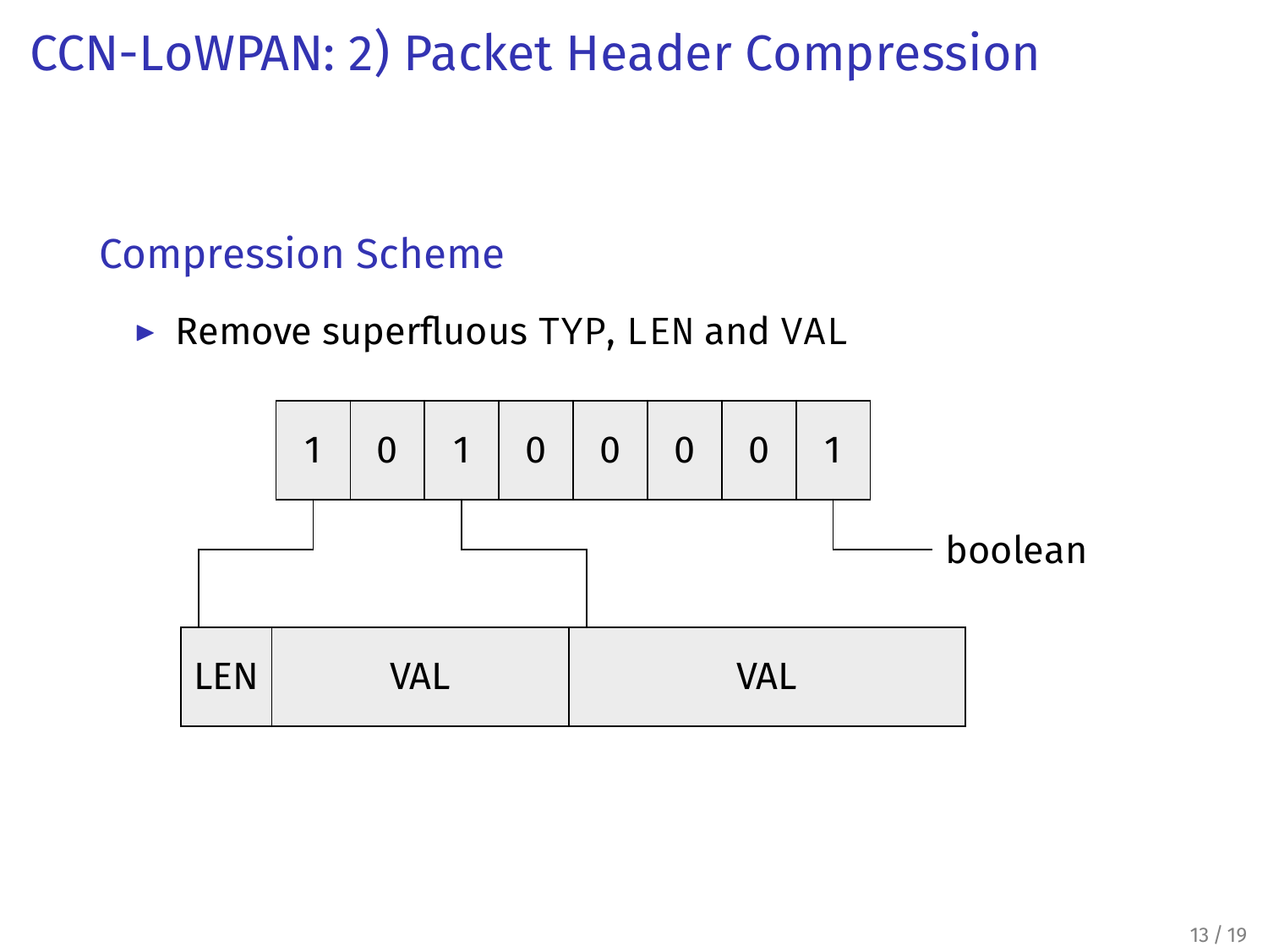### CCN-LoWPAN: 2) Packet Header Compression (cont.)

#### Example: NDN Interest

```
Interest ::= INTEREST-TYPE TLV-LENGTH
               Name
               Selectors?
               Nonce
               InterestLifetime?
               ForwardingHint?
Selectors ::= SELECTORS-TYPE TLV-LENGTH
               MinSuffixComponents?
               MaxSuffixComponents?
               PublisherPublicKeyLocator?
```
Exclude?

ChildSelector? MustBeFresh?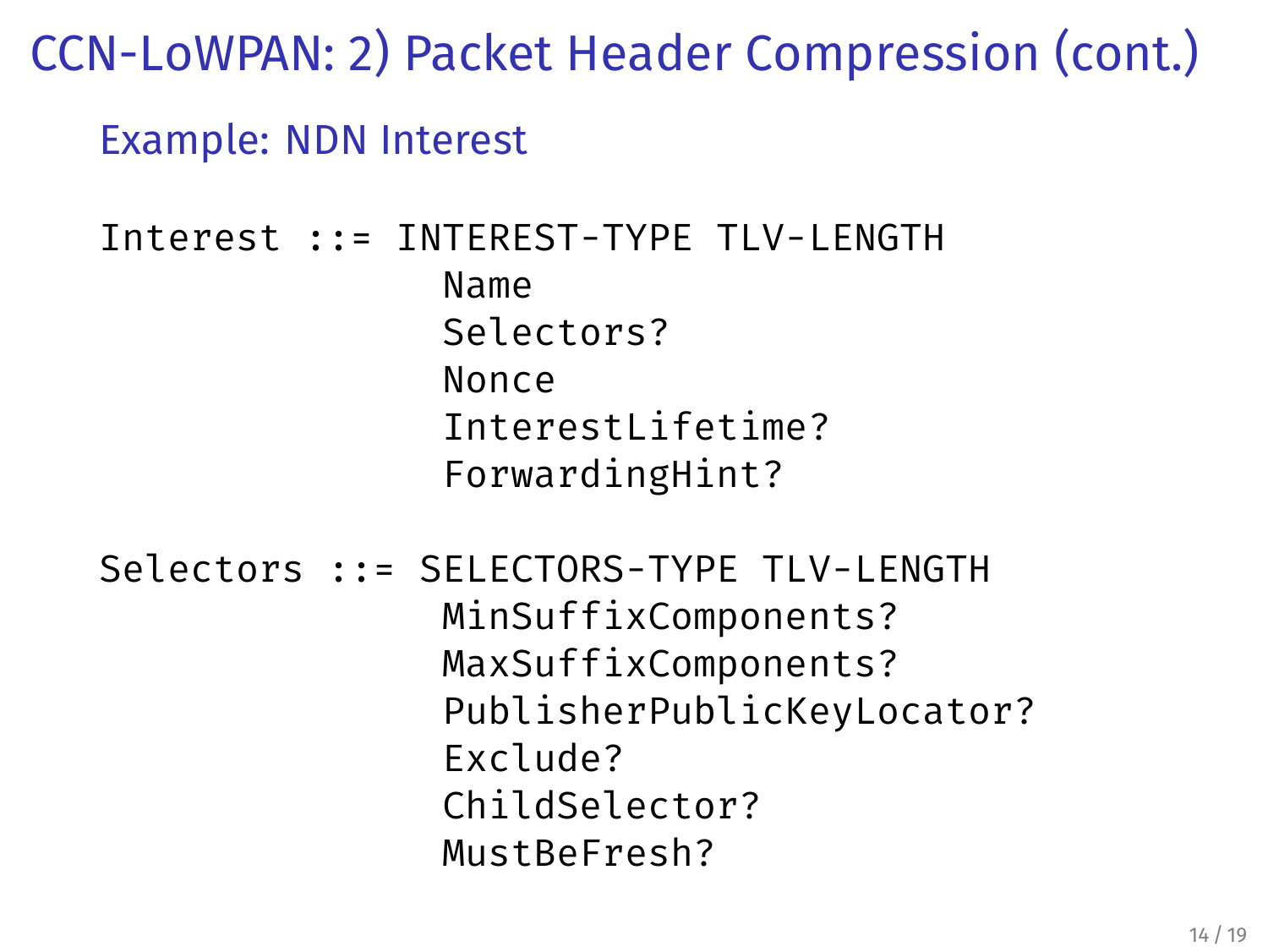### CCN-LoWPAN: NDN Int. Specific Compression

CCN-LoWPAN Header for NDN Interest

#### CCN-LoWPAN for NDN Interest

| Page 2               |  | CCN-LOWPAN CCN-LOWPAN NDN Int. disp. NDN Int. header |  |  |
|----------------------|--|------------------------------------------------------|--|--|
| Length-Value Payload |  |                                                      |  |  |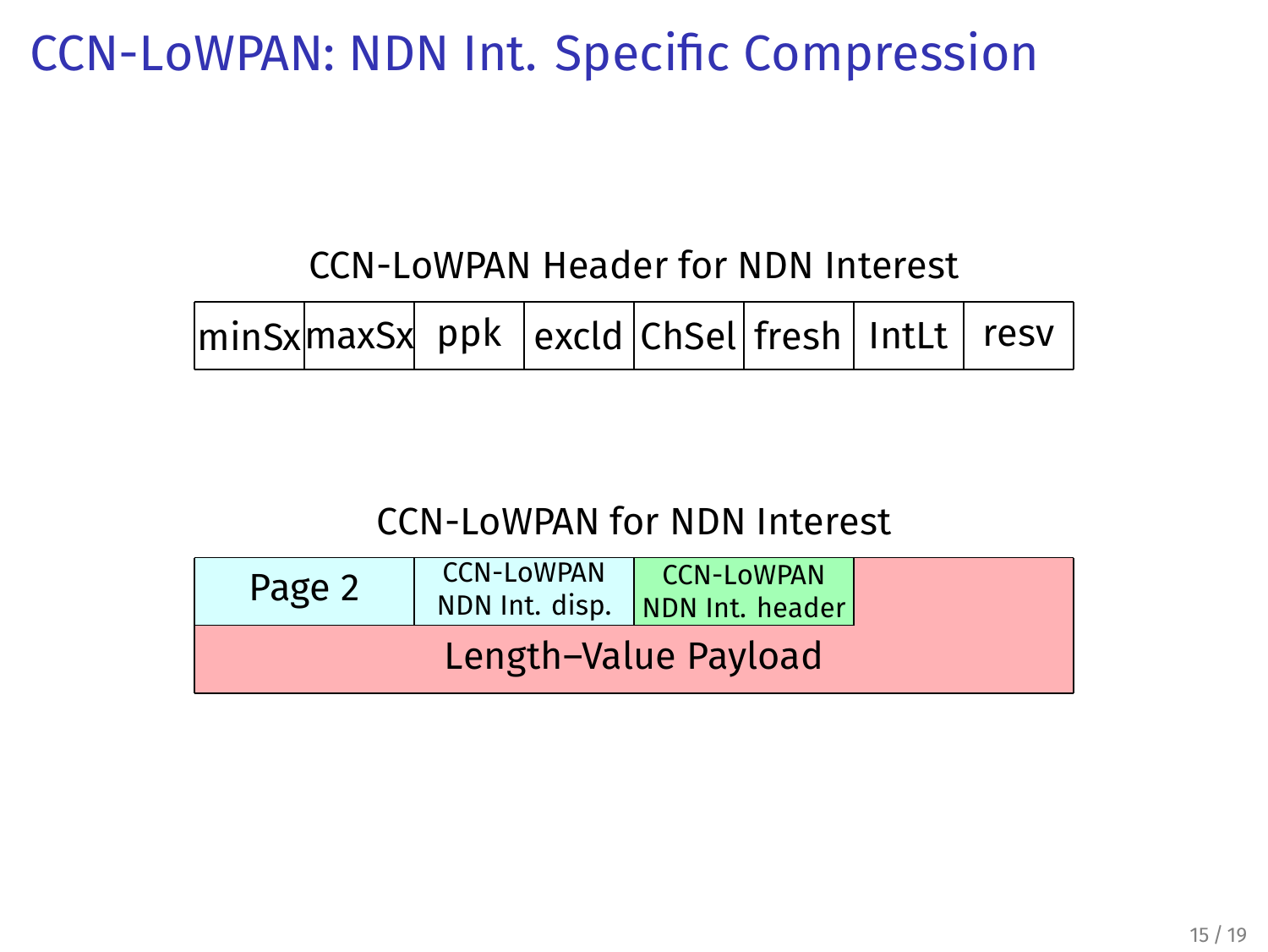### CCN-LoWPAN: 3) Link Fragmentation

Fragmented, LoWPAN encapsulated IPv6

|         | Frag Disp.   Frag Header   IPv6 Disp.   IPv6 header |  |  |  |
|---------|-----------------------------------------------------|--|--|--|
| Payload |                                                     |  |  |  |

#### Fragmented CCN-LoWPAN

|                          | Frag Disp.   Frag Header | Page 2  | <b>CCN-LOWPAN</b><br>NDN Int. disp. |
|--------------------------|--------------------------|---------|-------------------------------------|
| Comp. NDN Int.<br>header |                          | Payload |                                     |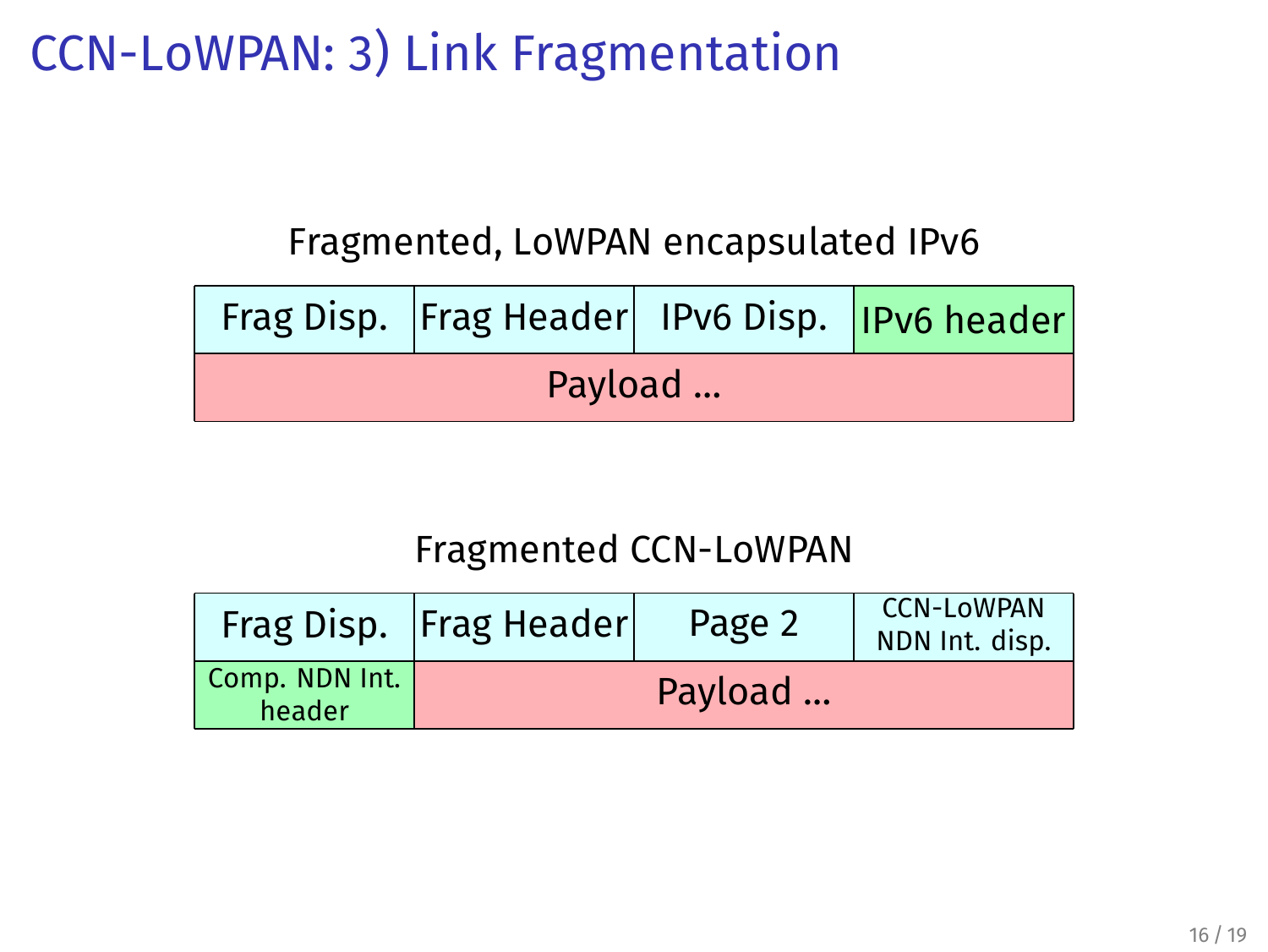# Agenda

Motivation

CCN-LoWPAN

Wrap Up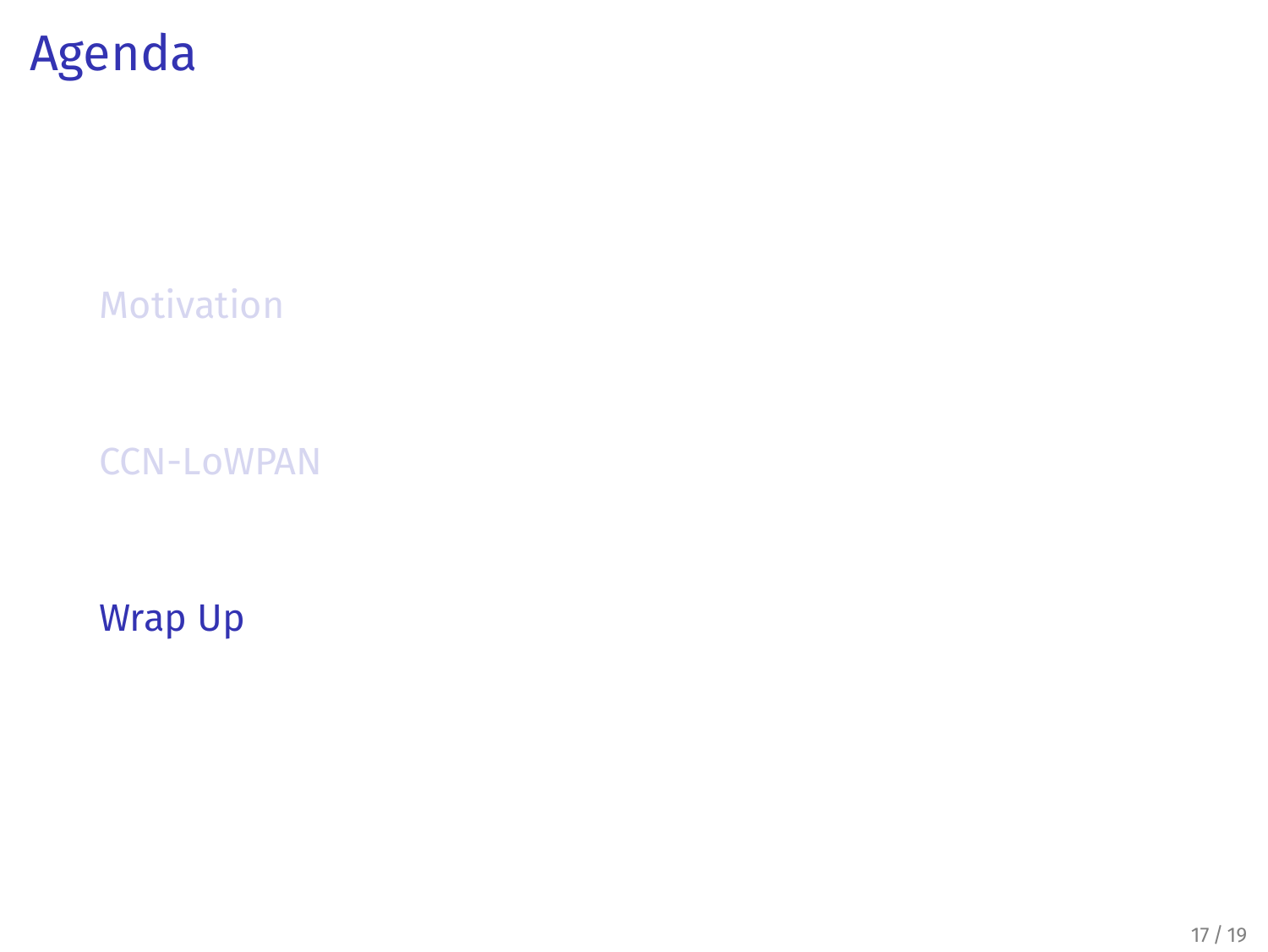## Wrap Up

### Summarized highlights of CCN-LoWPAN

- ▶ Specific dispatch types for IEEE 802.15.4
- $\blacktriangleright$  Header compression scheme
- ▶ Link fragmentation from 6LoWPAN